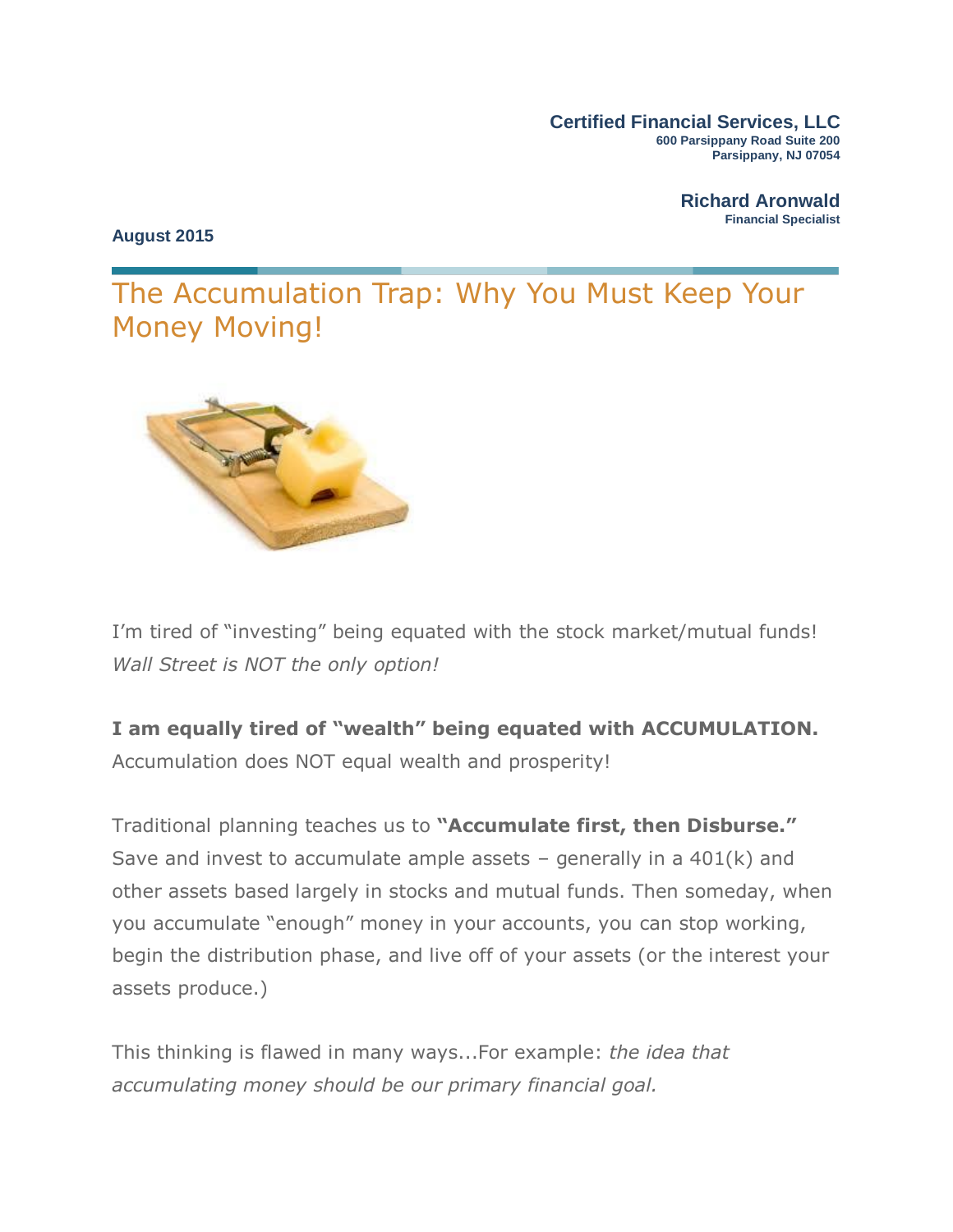**Accumulation is the goal of most investors.** Everybody desires to have enough money, though there is much debate about how much is "enough." People strive to accumulate an amount of money that means they will never have to worry about money again – or at least, they'll never have to move in with their kids!

*But we believe that the "Accumulate first, then Disburse" model is FLAWED…*Why?

### **First, because it relies on guesswork and speculation.**

How do you know you'll have "enough" money? Well, traditional planning relies on solid mathematical formulas… using numbers that are nothing but speculation, generalization, extrapolation, and GUESSWORK!

Do you see the problem!?

### **Secondly, because CASH FLOW is what we actually live on.**

As a matter of fact, many people are AFRAID to spend their principal! We see this all the time – people accumulate millions of dollars, but are afraid to USE their own money!

You've heard it said that "It doesn't matter how much you make, only how much you KEEP." But the truth is, it doesn't matter how much you make, how much you keep, or even how much you save – **it only matters how much you can SPEND** *after* **you've earned it and saved it!**

If the purpose of accumulation is to provide income in later years, why not concentrate on strategies most proven to generate cash flow? But traditional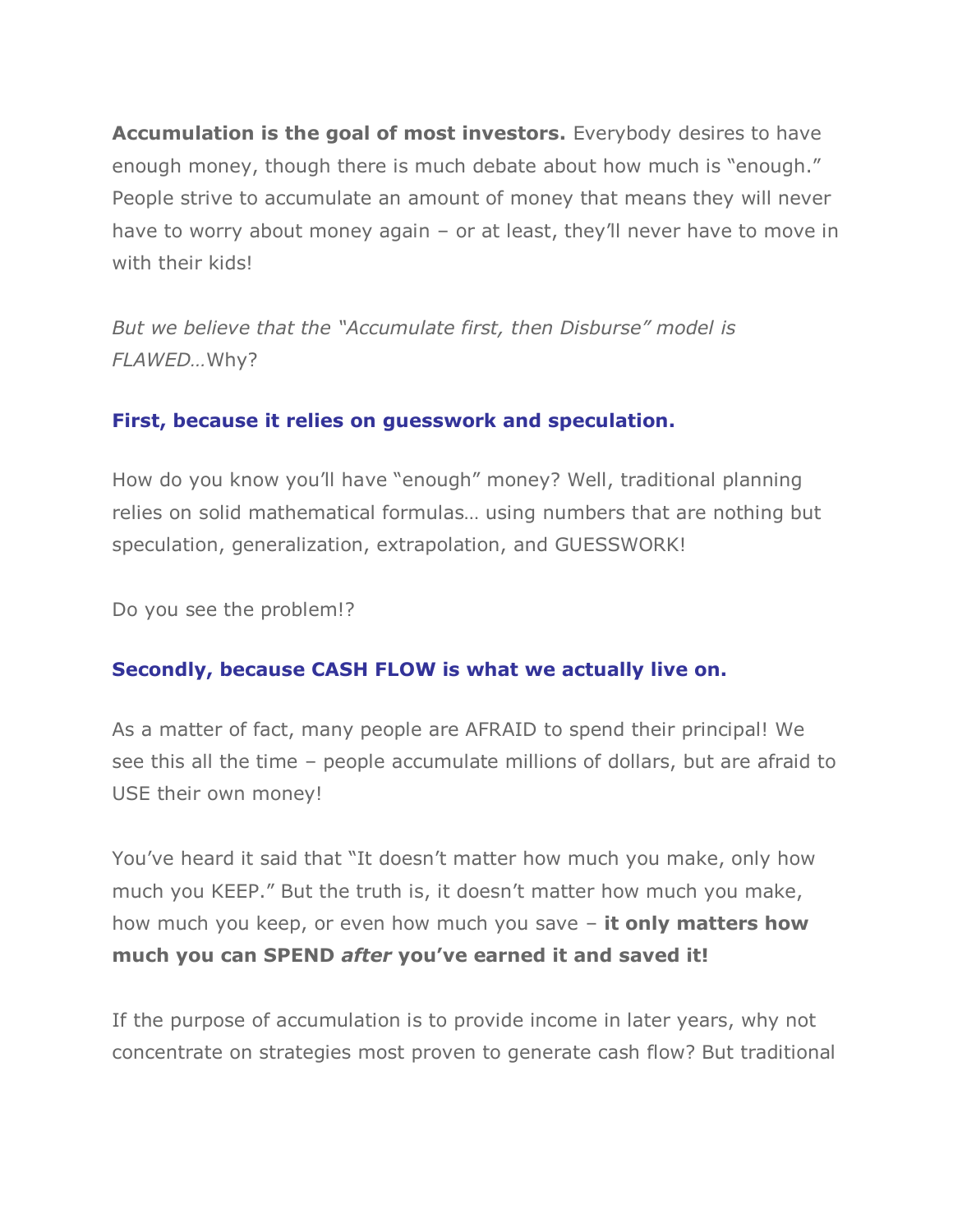planning TELLS us to accumulate the biggest possible pile of money – *money that isn't in our control and that we're told not to spend!*

So we work hard and throw a portion of our income into 401(k)s, IRAs, perhaps a taxable brokerage account, and a 529 plan or two. Accounts that can only be used for limited purposes at specific times. *Accounts we can't access without paying taxes, penalties, perhaps even fees.*

**Meanwhile, the financial institutions and even the government benefit from the accumulation.** They leverage it, or tax it, or collect fees for sending us quarterly statements letting us know how "our" money is doing. They may even keep a portion of it when we die.

## **Third, accumulation isn't an effective wealth-building strategy.**

It keeps money stuck, trapped, and inefficient…What's the alternative?

### **USE your MONEY!**

*Move money THROUGH your assets, not just TO them!*



Money is a lot like water. It stagnates when it sits. It becomes unproductive, useless and goes to waste. You want to keep water moving and flowing!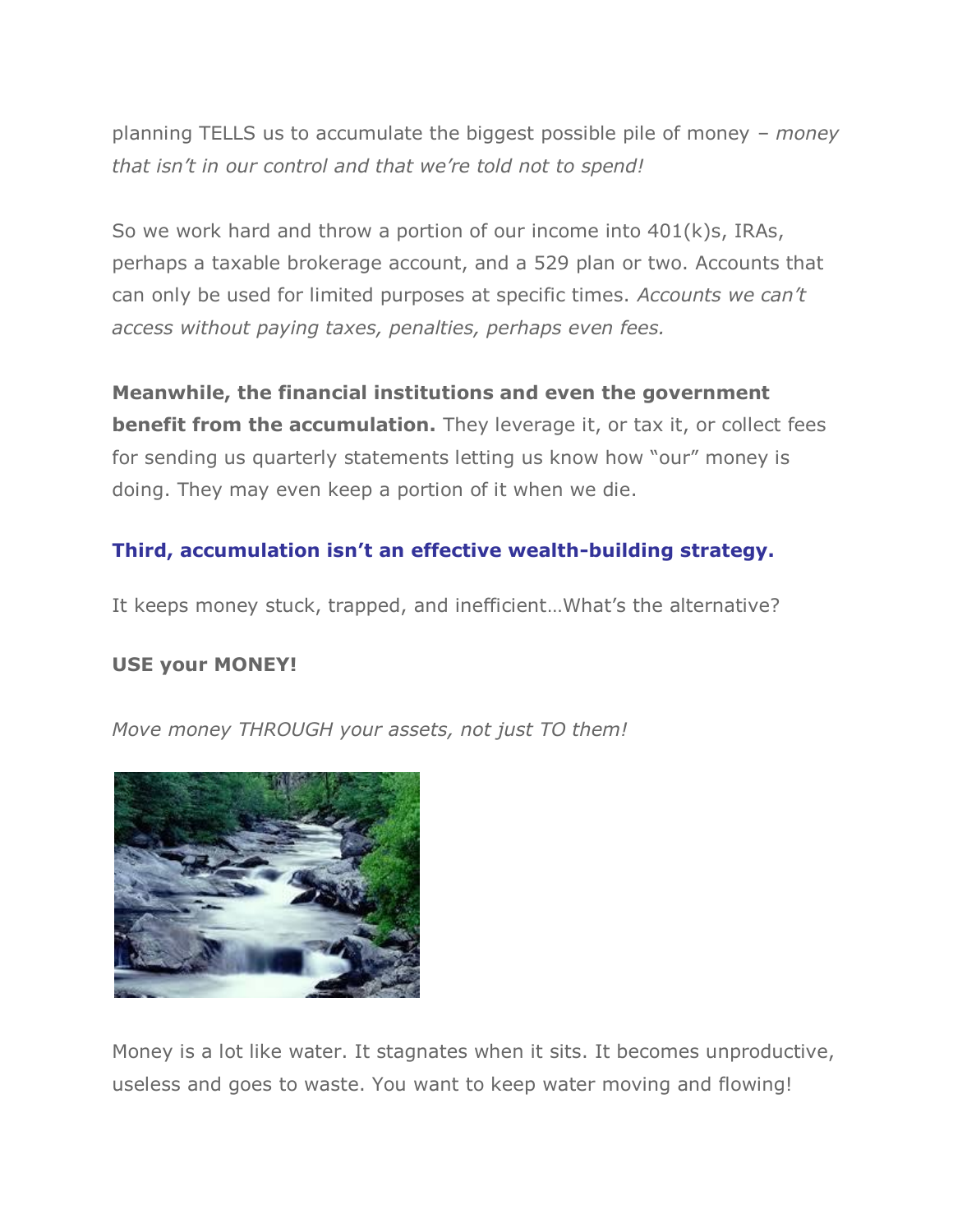Just as LIFE depends on the *movement* of water… evaporation, rain for crops, flowing rivers for fish, water for drinking and usage… **PROSPERITY depends on the** *movement* **of money.**

You may be aware that consumer spending – movement of money – makes up the MAJORITY of our economy. But we're not trained to move money in our personal economies, we're taught to accumulate it and let it sit in various types of accounts, sometimes unused through-out your whole life!

Savvy small business owners, corporations and bankers know how to keep money in motion. Banks use it to make loans to individuals and businesses and to invest. Corporations use it to expand into new markets and possibly buy new businesses. Savvy small business owners use it to purchase new equipment and grow their businesses. These entities would stagnate and not be able to turn much of a profit, or maybe even go out of business if they don't move their money as stated.

### **Moving Money THROUGH Assets**

Moving money increases its velocity and accelerates wealth-building. Whole Life<sup>1</sup> or Income Producing Real Estate are two examples of how to accomplish this.

Do you want to buy a rental property or buy raw land? The rental property will provide an income to you and may *increase* your returns!<sup>2</sup>

Next time you need to purchase a car...consider using your Whole Life cash value to finance your own car (either by borrowing from the insurance company or through a bank, using the cash value as collateral), you get the car AND you get to keep your savings working for you, long after you pay back the car loan you make to yourself.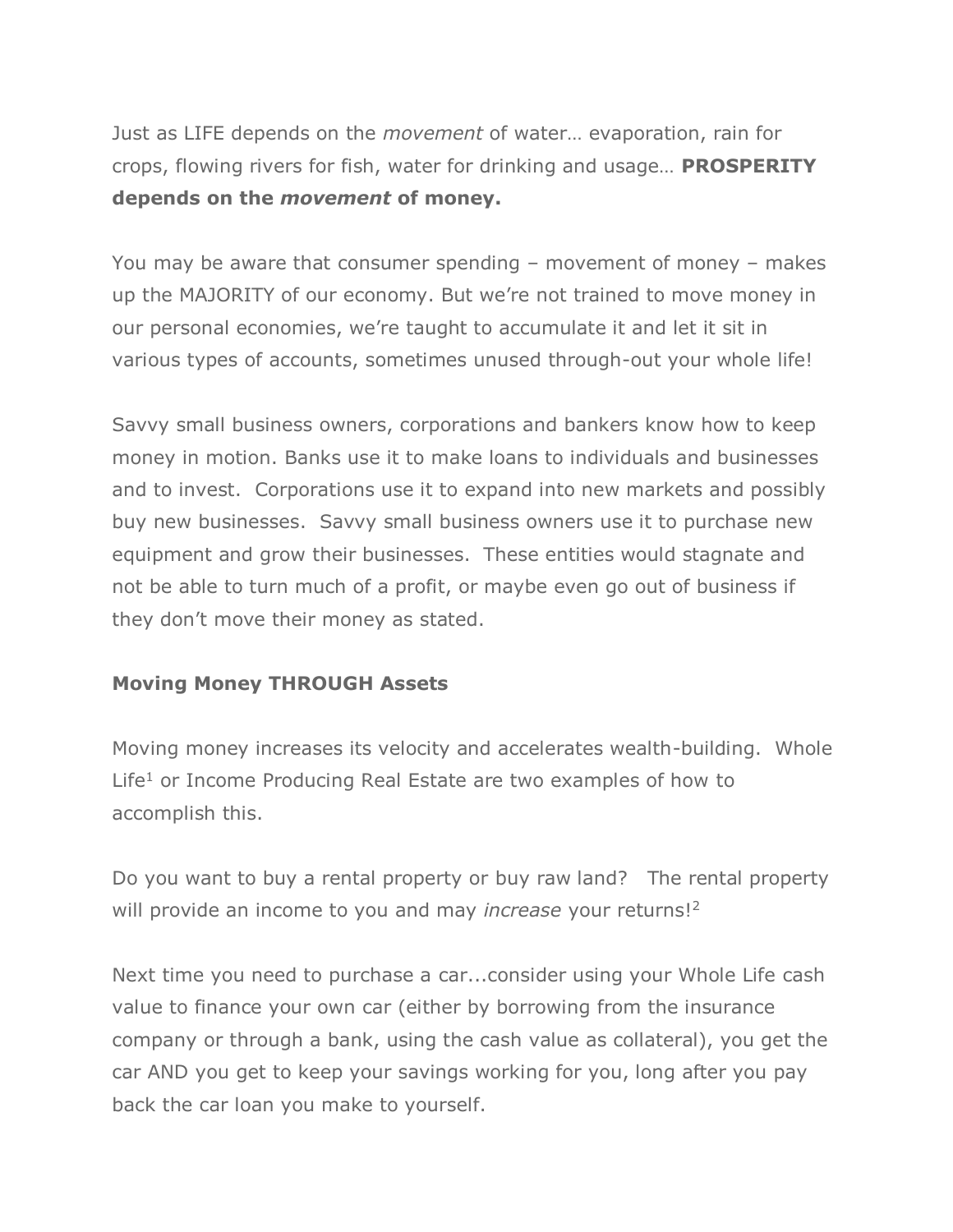You can let money "sit" and accumulate in your cash value account and you will experience safe, steady, modest growth. **But the secret to accelerating wealth-building?** USE your money! *Follow the example of how banks make money and move money THROUGH your accounts.*

Find reliable investments where you can generate "solid" returns, pay off or avoid using high interest credit cards or equipment loans, put a down payment on a second home you can rent out when you're not using it.

You can use your money wisely by implementing the following strategies:

- 1. **Grow Your Asset Base.** Use money from one asset to purchase another asset.
- 2. **Build Wealth Safely and Soundly through Diversification.** You can diversify away from the dollar into assets that will have value in any economy. Ownership, not accumulation, is the foundation for prosperity!
- 3. **Decrease Taxes.** By moving money from regular income to capital gains, you can lower your taxes.<sup>3</sup>
- 4. **Control Your Money.** Prosperity is not measured by how much money you have, but by how much FREEDOM you have with your money.

# **Is YOUR Money In Motion?**

**Do you have money "sitting" in a cash value account, or even under your mattress?** If so, contact us to find out if you can put it to good use and accelerate your wealth and prosperity!